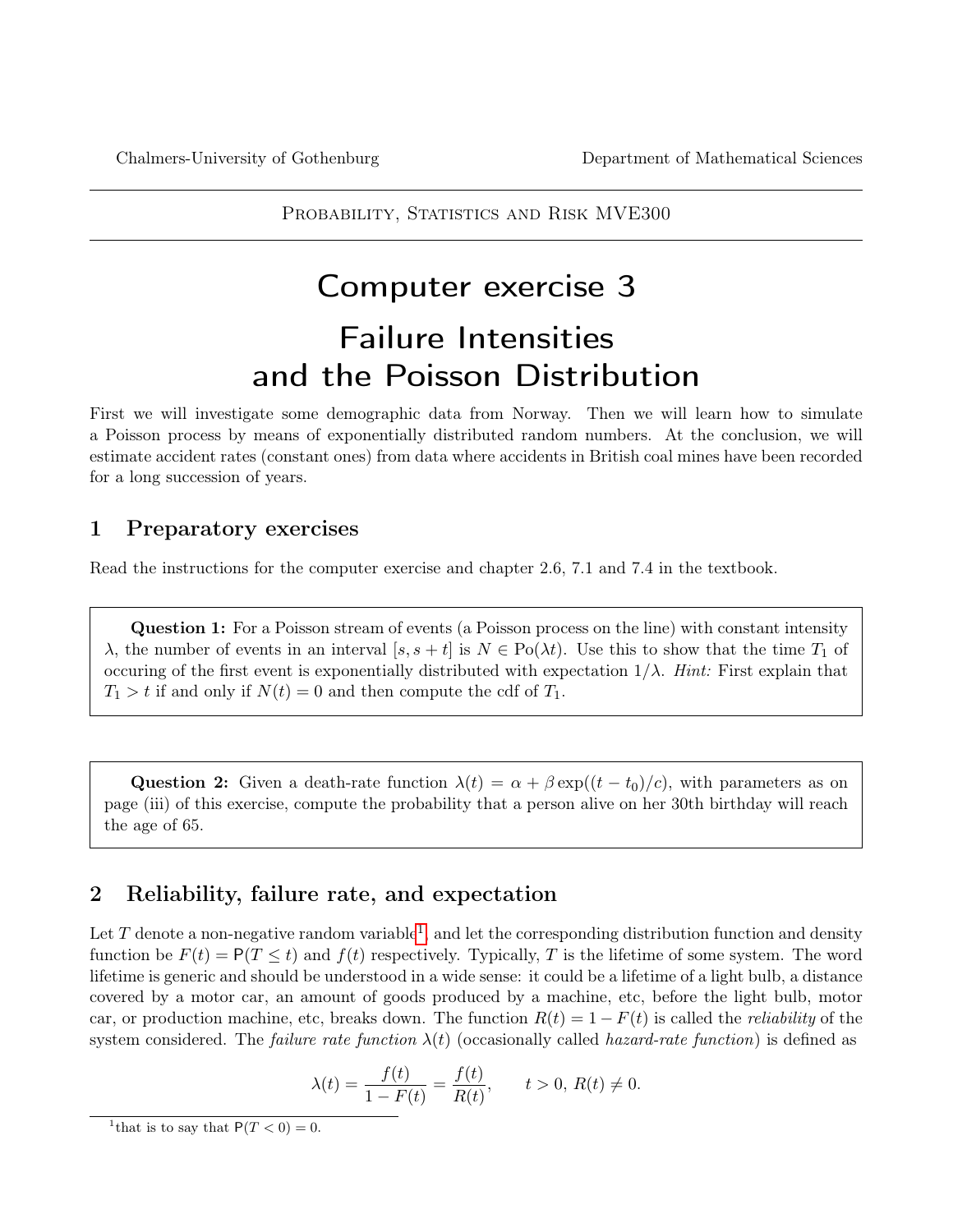If  $\lambda(t)$  is given, but not  $R(t)$  or  $F(t)$ , then use

<span id="page-1-1"></span>
$$
R(t) = \exp\left(-\int_0^t \lambda(\tau) d\tau\right), \qquad t > 0.
$$
 (1)

Note that a constant failure-rate function  $\lambda(t) = \lambda_0$  implies that T is exponentially distributed:  $T \in \text{Exp}(1/\lambda_0)$ . The expectation  $\mathsf{E}(T)$  can be determined from the equality

<span id="page-1-2"></span>
$$
\mathsf{E}(T) = \int_0^\infty R(\tau) \,\mathrm{d}\tau. \tag{2}
$$

### 3 Norwegian demographic data

When T is the lifetime of a living creature,  $R(t)$  and  $\lambda(t)$  are often called the *survival function* and the death-rate function respectively. In the two data files<sup>[2](#page-1-0)</sup> NorwayFemale1846-2009.txt, NorwayMale1846-2009.txt, the Norwegian annual so-called life tables for women and men from 1846 until 2009 are included. Please, use Import Data option in File  $>$  pull down menu at the left-hand side corner of Matlab's window to get the two data files into the program. By its means create three variables: FemaleColheaders, MaleColheaders (for the names of 10 columns of the numerical data), Female, Male (numerical data of size 18204x10), FemaleTextdata, MaleTextdata (for the short description of the data). Our interest is in Female and Male matrices, so type in size(Female), size(Male) and Female(2,6), Male(2,6) to see if you succeeded in reading data in.

Question 3: Write down specific values the above commands have returned.

We will not analyze these extensive data in their full complexity but we will focus on, let say, year 2000, and limit ourselves to look at the second and sixth columns of both the matrices. The following code should extract corresponding values into the matrix norway.

```
size(Female), size(Male)
Female(2,6), Male(2,6)F =Female(Female(:,1)==2000,[2 6])
M=Male(Male(:,1)==2000,[2 6])
norway=[M F(:,2)]
```
Please, check if the following values are residing in matrix norway.

<span id="page-1-0"></span> $2$ The data used here are accessible from the website [Human Mortality Databas](http://www.mortality.org/) - an excellent source of various demographic data accross the globe. If you are curious you may try to run a similar analysis for the data from Sweden.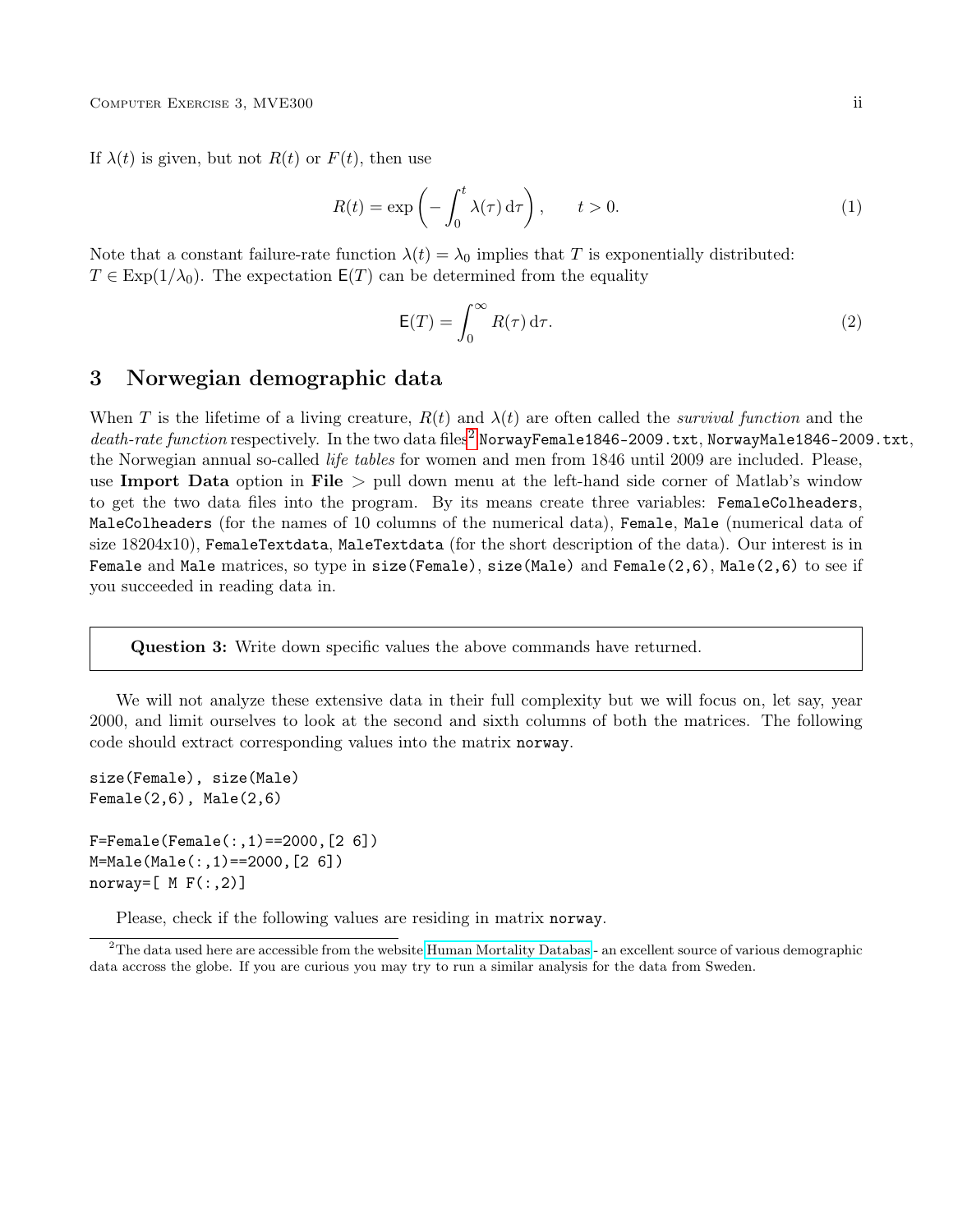| Age            |                | Survivors      |
|----------------|----------------|----------------|
| x<br>year      | at age $x$     |                |
|                | Males          | Females        |
| $\overline{0}$ | 100 000        | 100 000        |
| $\mathbf{1}$   | 99 575         | 99672          |
| $\overline{2}$ | 99 516         | 99 644         |
| 3              | 99 493         | 99 614         |
| $\overline{4}$ | 99 477         | 99 600         |
| $\overline{5}$ | 99 455         | 99 584         |
| 6              | 99 437         | 99 580         |
|                |                |                |
| 106            | 10             | 39             |
| 107            | 5              | 19             |
| 108            | $\overline{2}$ | 9              |
| 109            | $\mathbf 1$    | 4              |
| 110            | 0              | $\overline{2}$ |

This table is to be interpreted in the following way. If 100 000 hypothetical, Norwegian men are alive at age 0 (when born in 2000), then, on average, 99 575 of them will reach the age of one (1) year, 99 516 will reach the age of two (2) years, . . . , and 10 will reach the age of 106 years etc.; the same goes for the figures for women in the third column. Now, if we divide the elements of columns 2 and 3 by  $N = 100000$ , we will obtain the survival function  $R$  for a newborn male (and female, respectively) Norwegian, valid for the year 2000. Assuming that this is a correct interpretation, let us plot the survival function:

```
>> N=100000;
\gg t=norway(:,1);
>> R_male=norway(:,2)/N;
>> R_female=norway(:,3)/N;
>> plot(t,R_male,'b',t,R_female,'r'), grid on
```
Question 4: Are there any differences between the genders? Interpret them.

Now, obtain the death-rate function  $\lambda$  by numerical differentiation; let us use *central difference ap*proximation:

```
>> n=length(t)
>> lambda_male=zeros(size(t));
\gg lambda_male(1)=-(R_male(2)-R_male(1))/R_male(1);
>> for i=2:(n-1), lambda_male(i)=-(R_male(i+1)-R_male(i-1))/(2*B_male(i)); end
\geq lambda_male(n)=-(R_male(n)-R_male(n-1))/R_male(n);
```
Do the same for women's data. Plot both death-rates:

```
>> plot(t,lambda_male,'b',t,lambda_female,'r'), grid on
```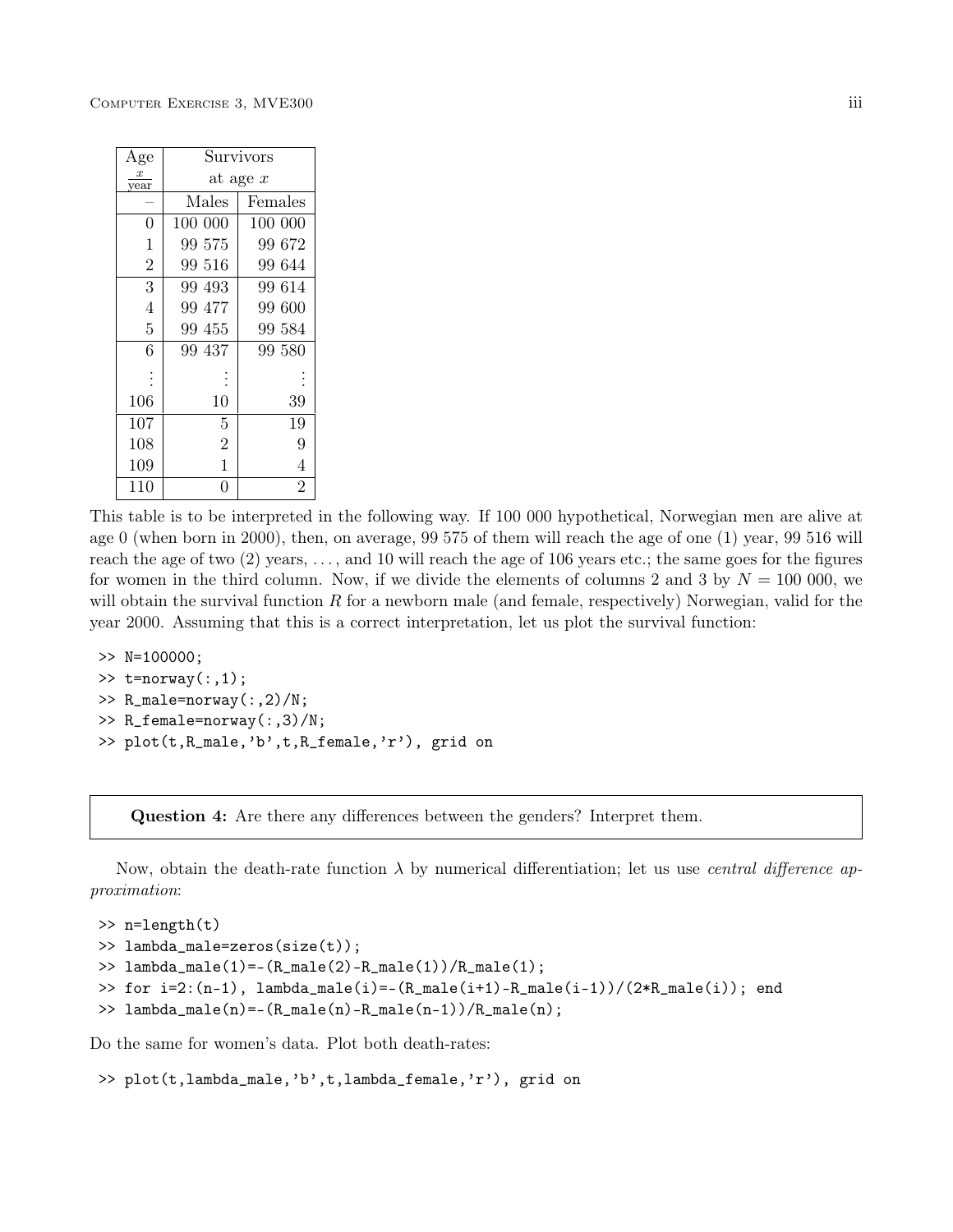Question 5: Again, are there any differences between the genders? Interpret them.

In the field of life insurance one utilizes standardized death-rates. In Norway, dating back to 1963, the insurance companies used the following one, called the N-1963 standard.

$$
\lambda_{\mathcal{M}}(t) = \alpha + \beta e^{t/c}, \qquad t > 0.
$$

This was valid for males (M); for females (F) they have used

$$
\lambda_{\mathcal{F}}(t) = \alpha + \beta e^{(t - t_0)/c}, \qquad t > 0.
$$

In both cases,  $\alpha \approx 9 \cdot 10^{-4}$  year<sup>-1</sup>,  $\beta \approx 4, 4 \cdot 10^{-5}$  year<sup>-1</sup>,  $c \approx 10, 34$  year, and  $t_0 \approx 3$  year. In the same figure as above, plot these two death-rates:

```
>> alpha=9e-4; beta=4.4e-5; c=10.34; t0=3;
\gg t=0:0.1:100;
>> lambdaM=alpha+beta*exp(t/c); % Males
>> lambdaF=alpha+beta*exp((t-t0)/c); % Females
>> hold on
>> plot(t,lambdaM,'k',t,lambdaF,'g')
>> hold off
```
Question 6: Compare the two sets of curves. Do you think that the standards from 1963 still applies to year 2000 data? Judging from the plot, would you say that the death-rates are IFR, DFR, or CFR?[3](#page-0-1) .

The integral in Equation [1](#page-1-1) is easy to compute:

$$
\int_0^t \lambda_\mathrm{M}(\tau) \, \mathrm{d}\tau = \alpha t + c\beta (e^{t/c} - 1), \qquad t > 0.
$$

So, for males we have

$$
R(t) = \exp\left(-\left(\alpha t + c\beta (e^{t/c} - 1)\right)\right), \qquad t > 0.
$$

Analogously for females

$$
R(t) = \exp\left(-\left(\alpha t + c\beta (e^{(t-t_0)/c} - e^{-t_0/c})\right)\right), \quad t > 0.
$$

Now, use Matlab to answer the following questions according to the N-1963 standard:

Question 7: What is the probability that a certain male/female person will reach the age of at least 65? The probability asked for is  $P(T > 65 \text{ year})$ ; in Matlab

```
>> PM=exp(-(alpha*65+c*beta*(exp(65/c)-1))) % Males
>> PF=exp(-(alpha*65+c*beta*(exp((65-t0)/c)-exp(-t0/c)))) % Females
```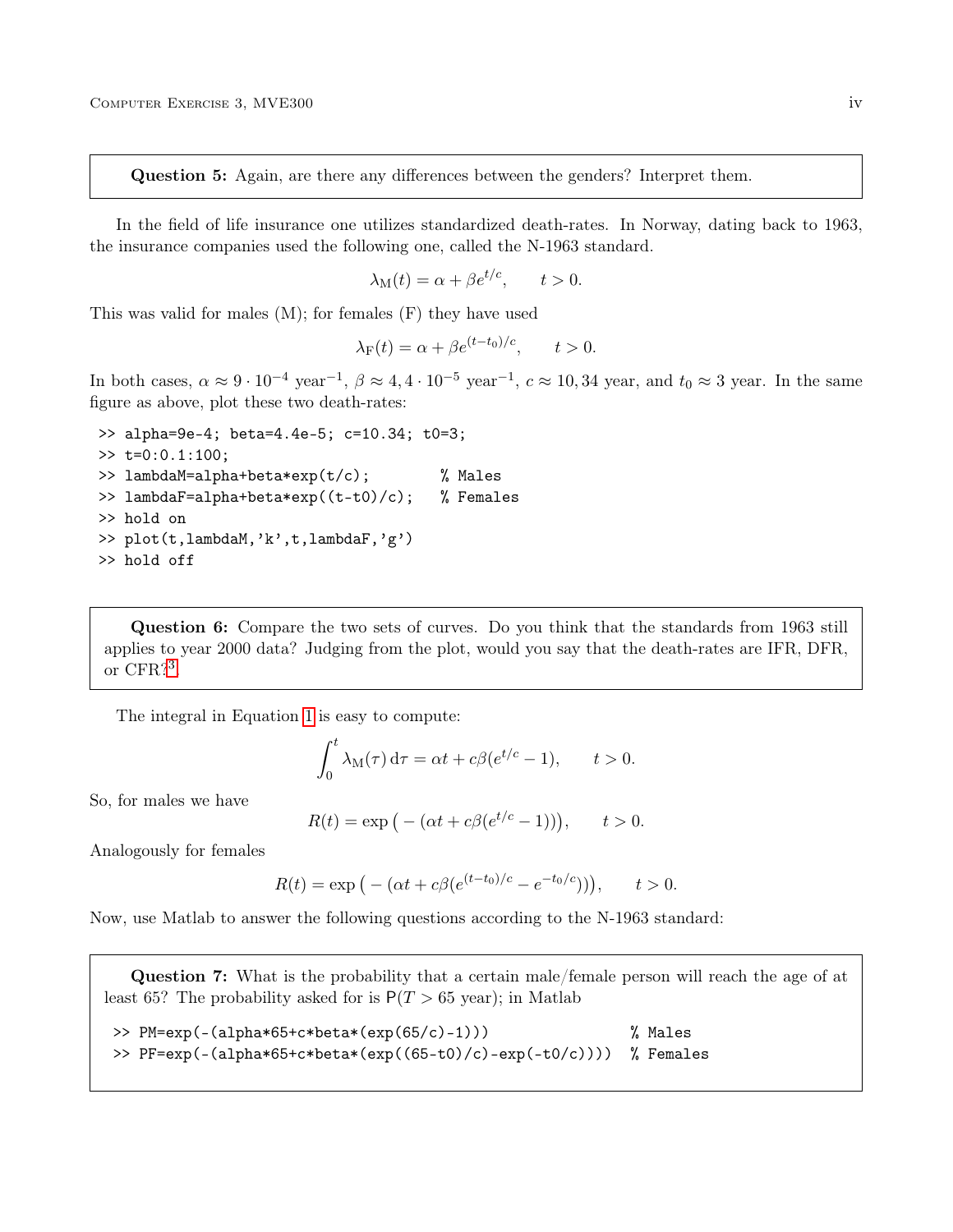Question 8: A certain person is alive on the day he is 30. What is the conditional probability that the person will live to be 65? In Matlab:

```
>> PcondM=exp(-(alpha*(65-30)+c*beta*(exp(65/c)-exp(30/c)))) % Males
>> PcondF=exp(-(alpha*(65-30)+c*beta*(exp((65-t0)/c)-exp((30-t0)/c)))) % Females
```
Can you write mathematical expressions for what is evaluated here? Compare the probabilities obtained in Questions 7 and 8. Comments?

Question 9: What is the expected lifetime for males and females respectively? We use, of course, Equation [2.](#page-1-2) We will integrate numerically by means of the trapezium rule, implemented in Matlab as the routine trapz:

| $\gg$ t=0:0.01:120;                                      |           |
|----------------------------------------------------------|-----------|
| >> RM= $\exp(-(alpha*t+c*beta*(exp(t/c)-1)))$ ;          | % Males   |
| >> RF=exp(-(alpha*t+c*beta*(exp((t-t0)/c)-exp(-t0/c)))); | % Females |
| >> figure, plot(t,RM,'b',t,RF,'r'), grid on              |           |
| $>> ETM=trapz(t, RM)$                                    | % Males   |
| $\gg$ ETF=trapz(t,RF)                                    | % Females |
|                                                          |           |

Also, write down the meaning of "ETM" and "ETF" (use mathematical symbols).

#### 4 The Poisson process

We know that in a Poisson process the time distance between two consecutive events is exponentially distributed with parameter  $1/\lambda$ , where  $\lambda$  is the intensity of the Poisson process. In this section we will first use this property to simulate a Poisson process, and then use the simulations to estimate  $\lambda$ .

#### 4.1 Simulation of a Poisson process

Let the intensity in the Poisson process be  $\lambda = 0.5$  (for the sake of simplicity, let  $\lambda$  be physically dimensionless, i.e. choose the unit 1). We will simulate, say, 100 exponentially-distributed random numbers, that is, observations of  $T$  with distribution function

$$
F_T(t) = 1 - e^{-\lambda t}, \qquad t > 0
$$

The commands are

```
>> N=100;
>> lambda=0.5;
>> timedistances=exprnd(1/lambda,1,N); % Alternative 1
>> tiemdistances=-log(1-rand(1,N))/lambda; % Alternative 2
```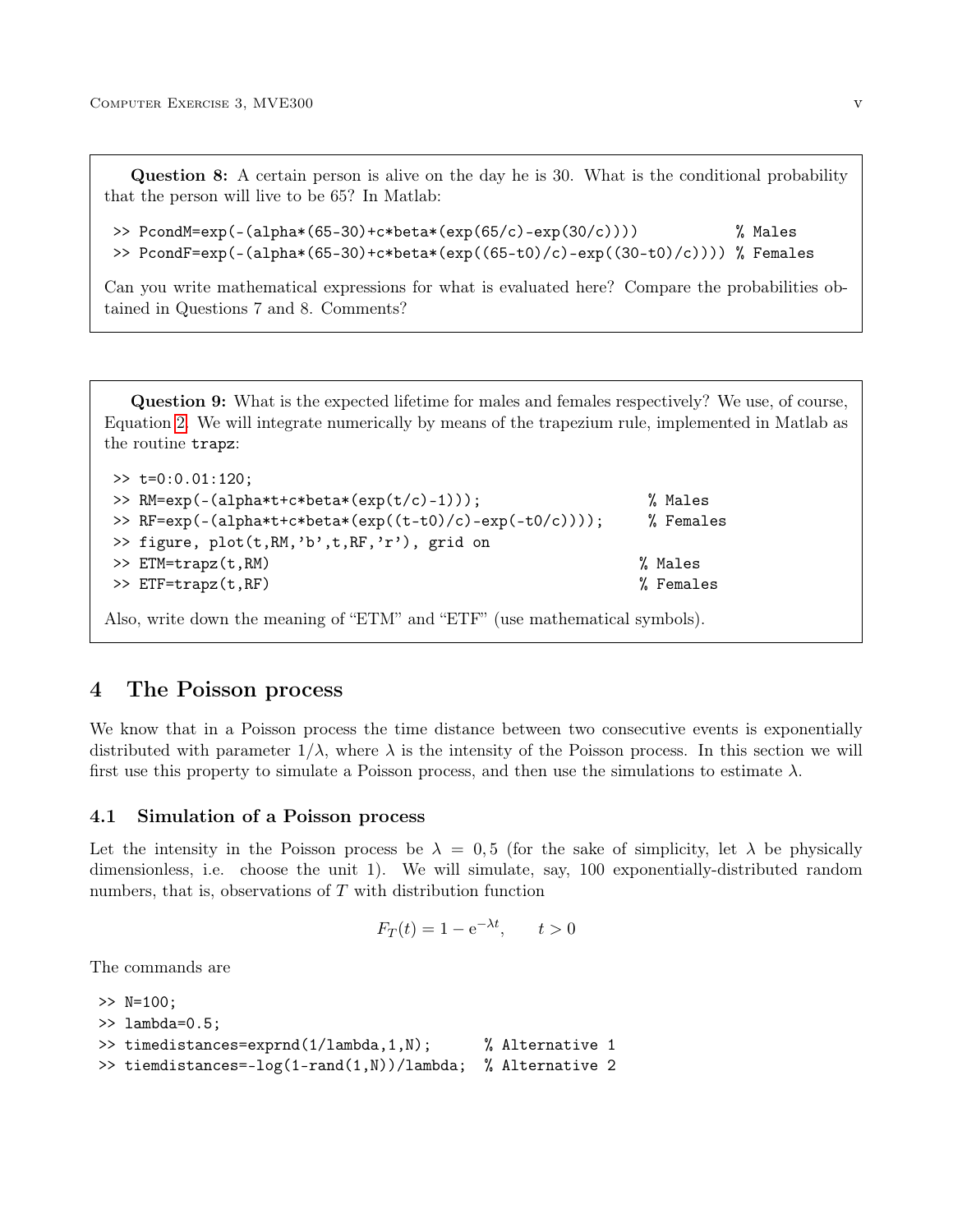Question 10: Can you explain what is the difference between the two alternatives (Hint: see Computer Exercise 2)?

We now have a vector timedistances with the time distances, but more interesting are the instants where events are occurring. By adding up all distances, we obtain the instants of the occurrences. The command cumsum in Matlab will be used. First try it on a small vector to see how this routine works:

```
>> v=[4 7 5 2];>> cumsum(v)
```
Thus, for our vector with simulated time distances, we write analogously

```
>> instants=cumsum(timedistances);
```
to get the instants. The value of the Poisson process at time t is equal to the number of events up to time t. To draw a plot of the Poisson process, we will use stairs in this way:

```
>> stairs(instants,1:N)
>> grid on
```
Now, choose a fixed instant  $t_1$ , e.g.  $t_1 = 150$  (also physically dimensionless). From the plot, you immediately find the number of events which occurred up to time  $t_1$ . Use the zoom command if it is hard to read. To get a feeling for the randomness, we can for instance simulate values from a Poisson distribution, since the number of events,  $N_A$  occurring in the interval  $A = [0; t_1]$  is Poisson distributed with expectation  $\lambda t_1$ , i.e.  $N_A \in \text{Po}(\lambda t_1)$ . Simulate, say, 10 such Poisson variables:

 $>> t1=150;$ >> poissrnd(t1\*lambda,1,10)

Question 11: How much do they seem to vary? What is the theoretical value of the variance  $V(N_A)$  and thus the standard deviation? Does the standard deviation seem to be in agreement with the variation of the simulated data?

#### 4.2 Estimation of intensity

The intensity  $\lambda$  of a Poisson process is the expectation for the number of events Y occurring in the time interval, e.g.,  $[0; t_1]$ , divided by the length of the same interval, i.e.  $t_1$ . Thus, the parameter  $\lambda$  can be estimated by dividing the number of events in a certain time interval by the length of the interval.

Question 12: Estimate this value using

```
>> lambdahat=sum(instants<=t1)/t1
```
and compare with the true value of  $\lambda$ . Are they similar?